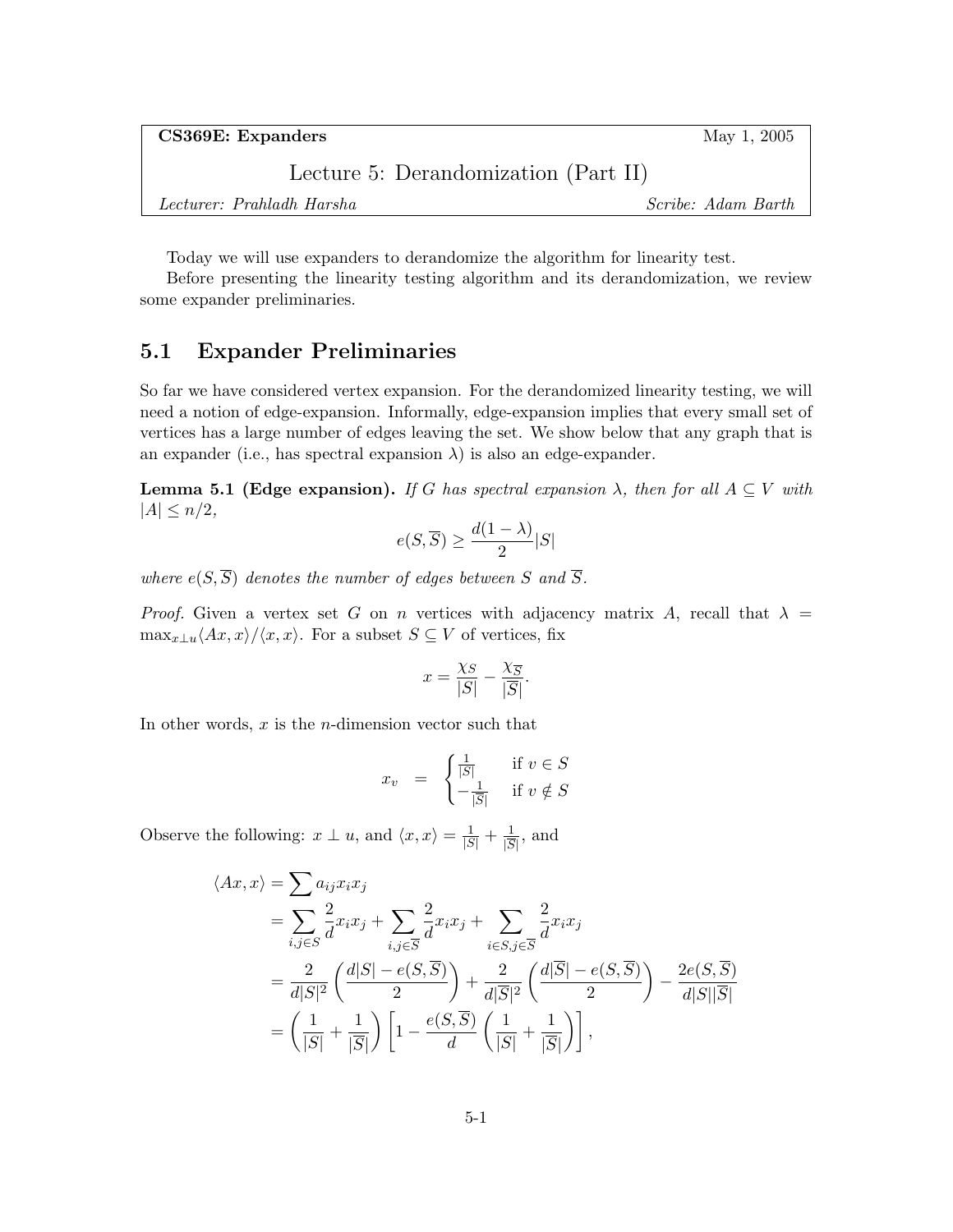Since  $\langle Ax, x \rangle \leq \lambda \langle x, x \rangle$ , we have that

$$
1 - \frac{e(S, \overline{S})}{d} \left[ \frac{1}{|S|} + \frac{1}{|\overline{S}|} \right] \le \lambda.
$$

which implies

$$
e(S,\overline{S}) \ge d(1-\lambda)\frac{|S||S|}{|S|+|\overline{S}|} \ge \frac{d(1-\lambda)}{2}|S|
$$

since  $|S| \leq n/2$ .

Suppose you remove a few edges from a graph. It is possible we might have partitioned the graph into several small (disconnected) pieces. However, if the graph is an expander, there must exist a huge connected component. This is captured in the following lemma.

<span id="page-1-0"></span>**Lemma 5.2.** For all  $\delta \leq (1 - \lambda)/12$ , after removing any 2*δdn* edges from a graph G with spectral expansion at most  $\lambda$ , there exists a connected component of size at least

$$
\left(1 - \frac{4\delta}{1 - \lambda}\right)n.
$$

Proof. We prove this lemma in two steps. If removing the edges partitions the graph into two halves, these two halves must be unbalanced with the smaller side containing less than  $n/3$  vertices. More precisely, fix a partition  $S,\overline{S}$  of G such that the edges in  $e(S,\overline{S})$  is contained in the set of removed edges and S is the smaller half (i.e.,  $|S| \le n/2$ ). Then (by Lemma [5.1\)](#page-0-0),

$$
\frac{d(1-\lambda)|S|}{2} < e(S,\overline{S}) \le 2\delta \, \text{d}n \text{ implies } |S| < \frac{4\delta}{1-\lambda}n \le \frac{n}{3}.
$$

Therefore, if there is a component of size at least  $n/2$ , then there is one of size  $1-\frac{4\delta}{1-\lambda} \geq 2n/3$ . On the other hand, the graph (on removal of the edges) could consist of several small components (of size less than  $n/3$ ) and not have any large component. The following claim shows that this cannot be the case

**Claim 5.3.** The union of all components of size less than  $n/3$  is itself of size less than  $n/3$ .

*Proof.* Consider two components  $C_1$  and  $C_2$ , each of size less than  $n/3$ . Their union is of size at most  $|C_1 \cup C_2|$  < 2n/3. We know from above that any component is of size greater than  $2n/3$  or less than  $n/3$ . Hence,  $|C_1 \cup C_2| < n/3$ . We could repeatedly do this for all components of size less than  $n/3$  to show that their union is of size at most  $n/3$ .  $\Box$ 

Thus, there must exist a large sized component and we are done in this case.

 $\Box$ 

 $\Box$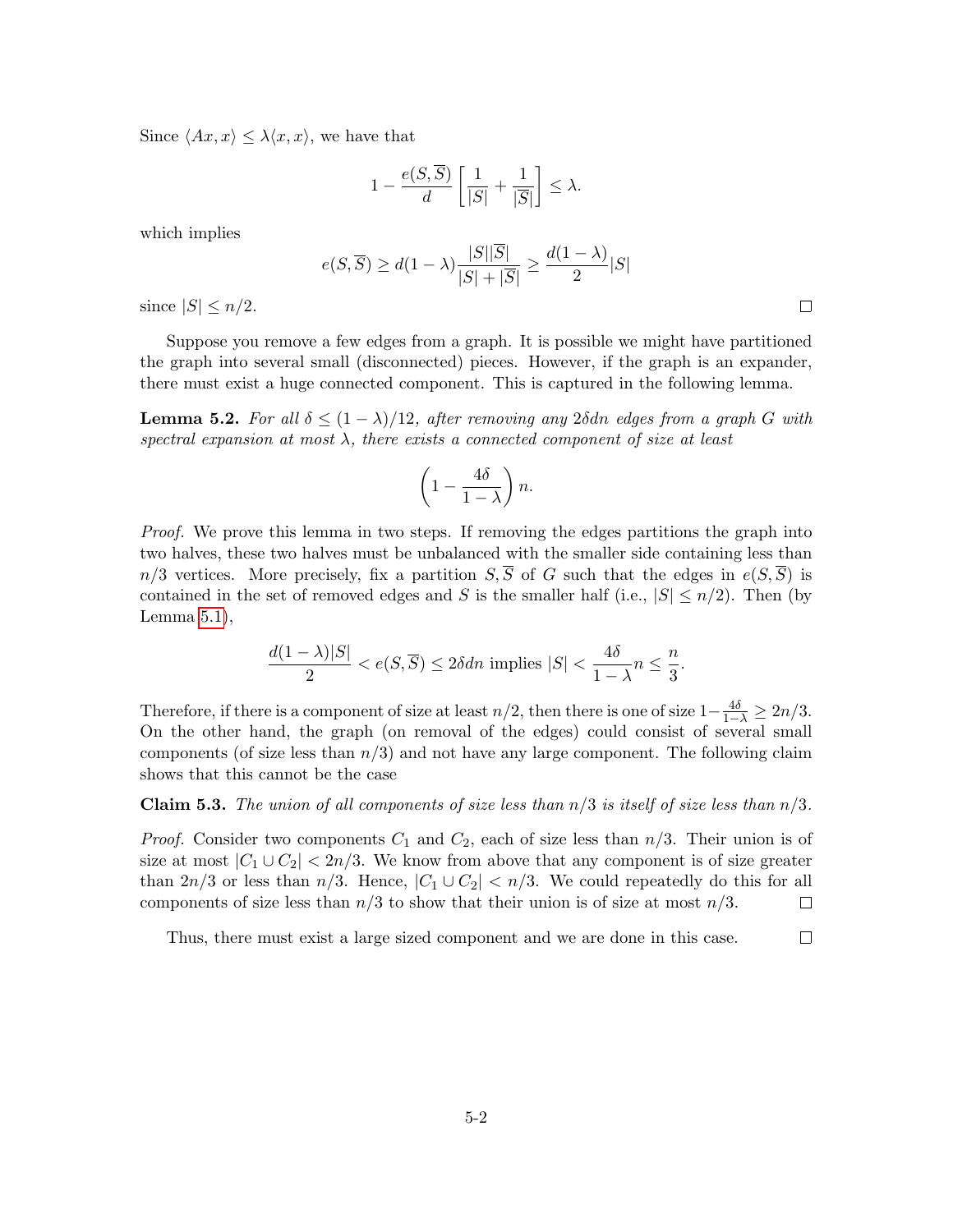## 5.2 Linearity testing

Linearity testing is an instance of the more general problem of property testing [\[RS,](#page-5-0) [GGR\]](#page-5-1). In general property testing, the goal is to check whether a huge string has a specific property. The string is so huge that one can not afford to read it in its entirety.

For example, given the adjacency matrix of a huge graph  $G$ , suppose we wish to design an algorithm  $A$  (also called a (property) tester) to determine whether the graph is bipartite without reading the entire matrix. Clearly, A can not determine exactly whether the graph is bipartite without looking at the entire graph because a single edge may destroy the property of being bipartite. Therefore, we relax the requirements and require A to only distinguish between the cases when G is bipartite and when G is "far" from being bipartite<sup>[1](#page-2-0)</sup> rather than the cases when G is bipartite and when it is non bipartite. Note that  $A$  must be randomized because otherwise an adversary could fool A by placing "bad" edges in parts of the matrix A does not inspect. We thus, require the following of the tester  $A$ :

- If the graph is bipartite, A must accept with probability at least  $2/3$ .
- If the graph is "far" from bipartite,  $A$  must reject with probability at least  $2/3$ .

We know to design testers A which satisfy the above properties and needs to probe at most a constant number of locations of the matrix (the precise constant depends on how "far" we want the graph to be from bipartite) [\[GGR\]](#page-5-1).

We now consider the linearity testing of Blum, Luby and Rubinfeld [\[BLR\]](#page-5-2). In linearity testing, the string we wish to test is a function from  $\mathbb{Z}_2^n$  to  $\mathbb{Z}_2$ , presented as a table. Our proofs will work for the more general case when  $f : G \to H$  where G and H are arbitrary groups (not even abelian). For simplicity, we will assume that the groups  $G$  and  $H$  are abelian. Also it is a good idea to consider the case  $G = \mathbb{Z}_2^n$  and  $H = \mathbb{Z}_2$ . The table lists the value of the function for each input value  $x \in G$ .

**Definition 5.4.** • A function  $f : G \to H$  is said to be linear if for all  $x, y \in G$ , we have  $f(x) + f(y) = f(x + y)$ .

• A function  $h: G \to H$  is said to be an affine function, if there exists a linear function  $f: G \to H$  and a constant  $a \in H$  such that for all  $x \in G$ , we have  $h(x) = f(x) + a$ .

We say that a function is  $\delta$ -far ( $\delta$ -close) from linear, if the value of the function for at least (at most)  $\delta$ -fraction of the points in G needs to be changed in order to make it linear.

The goal in linearity testing is to test whether the given function (specified as a table of values) is linear or far from linear, without reading the entire table. Linearity testing has applications to locally testable codes (Hadamard codes) and to probabilistically checkable proof constructions.

Blum, Luby and Rubinfeld proposed the following simple linearity testing algorithm (see Figure [1\)](#page-3-0) [\[BLR\]](#page-5-2).

We state, without proof, two properties of LT.

**Proposition 5.5.** • Completeness: If f is linear, then Pr  $[LT$  accepts  $f$  = 1.

<span id="page-2-0"></span><sup>&</sup>lt;sup>1</sup>We say G is "far" from being bipartite if a "lot of edges" need to be removed in order to make it bipartite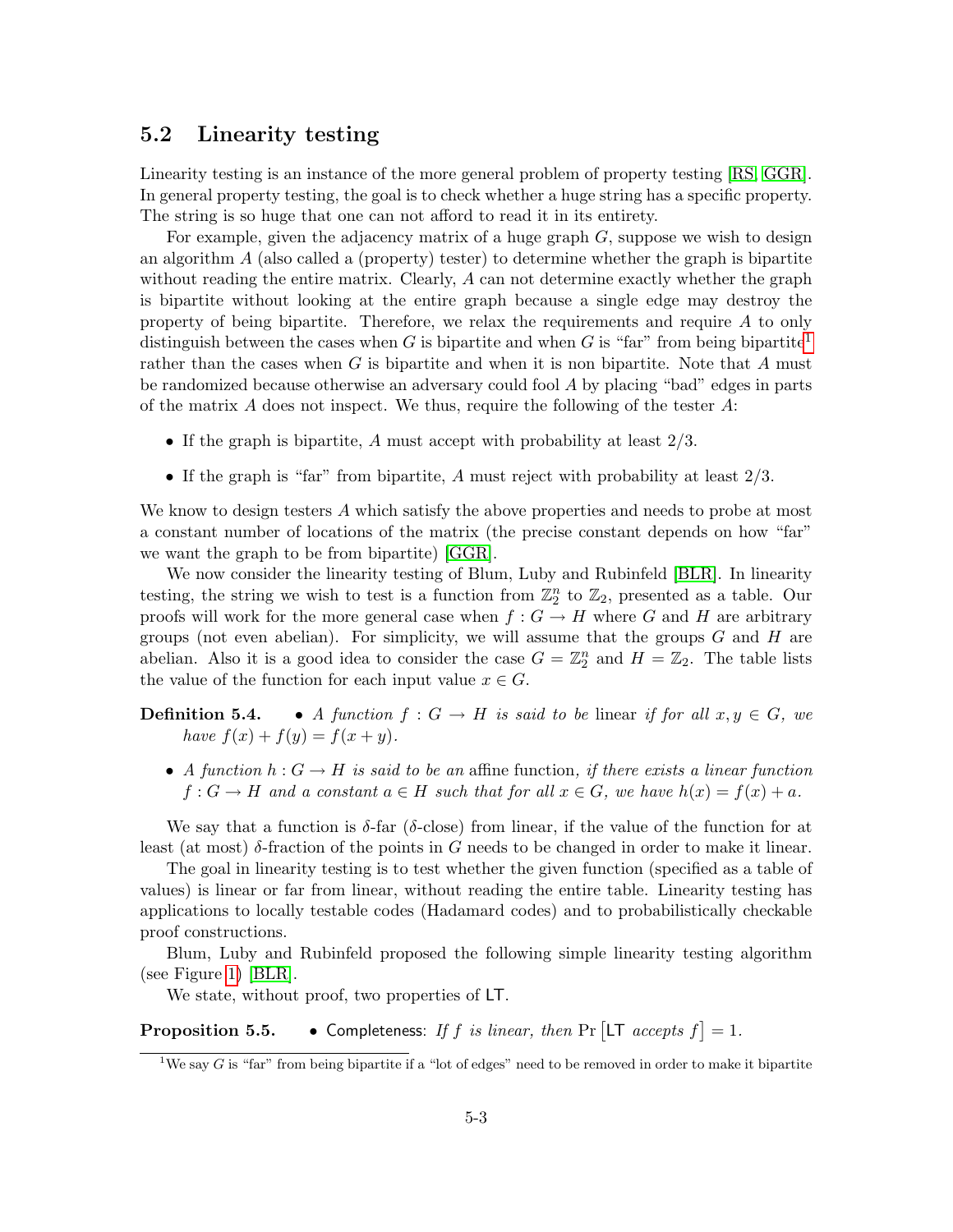$LT(G, H)$ 

Input: function  $f: G \to H$ , specified as a table of values.

- 1. Choose  $x, y \in_R G$  uniformly at random.
- 2. Query the table for  $f(x)$ ,  $f(y)$  and  $f(x + y)$ .
- 3. Check whether  $f(x + y) = f(x) + f(y)$ . If the check succeeds, LT accepts f, otherwise,  $LT$  rejects  $f$ .

<span id="page-3-0"></span>Figure 1: Linearity Test of Blum, Luby and Rubinfeld [\[BLR\]](#page-5-2)

• Soundness: If f is  $\delta$ -far from linear, then Pr  $[\text{LT } accepts f] < 1 - O(\delta)$ .

The number of random bits used by LT is  $2 \log |G|$  (= 2n in the case when  $G = \mathbb{Z}_2^n$ ) because LT selects two element of G uniformly at random. The main question we will address is whether this randomness can be further reduced. Goldreich and Sudan showed that at least  $log|G| - O(1)$  random bits is required [\[GS\]](#page-5-3). They also suggested that the random bits can be reduced by selecting the second point  $y$  from a smaller set  $S$  instead of the entire group  $G$ . Ben-Sasson et.al. showed that a set with the following properties suffices [\[BSVW\]](#page-5-4).

- 1.  $s \in S$  implies  $-s \in S$ .
- 2. The Cayley graph  $G_S = (V_S, E_S)$ , where  $V_S = G$  and  $E_S = \{(x, x+s) \mid x \in G, s \in S\}$ , must have spectral expansion  $\lambda$ .

With such a set S in hand, we modify LT to choose  $x \in_R G$  and  $y \in_R S$  uniformly at random. We call the modified algorithm derand-LT. The modified derandomized linearity testing due to Ben-Sasson et. al. [\[BSVW\]](#page-5-4) is shown in Figure [2.](#page-3-1)

derand-LT $(G, H, S)$ 

Input: function  $f : G \to H$ , specified as a table of values.

- 1. Choose  $x \in_R G$  and  $y \in_R S$  uniformly at random.
- 2. Query the table for  $f(x)$ ,  $f(y)$  and  $f(x + y)$ .
- 3. Check whether  $f(x + y) = f(x) + f(y)$ . If the check succeeds, derand-LT accepts  $f$ , otherwise, derand-LT rejects  $f$ .

<span id="page-3-1"></span>Figure 2: Derandomized Linearity Test of Ben-Sasson, Sudan, Vadhan and Wigderson [\[BSVW\]](#page-5-4)

When  $G = \mathbb{Z}_2^n$  there exist deterministic constructions for such sets S of size poly log |G|. For general groups, deterministic constructions exist for sets S of size  $G^{\epsilon}$ , for every  $\epsilon > 0$ . In terms of number of random bits,  $G = \mathbb{Z}_2^n$  requires  $\log |G| + \log \log |G|$  bits and generic groups G require  $(1+\epsilon)\log|G|$  bits. This might not seem as a great savings in randomness –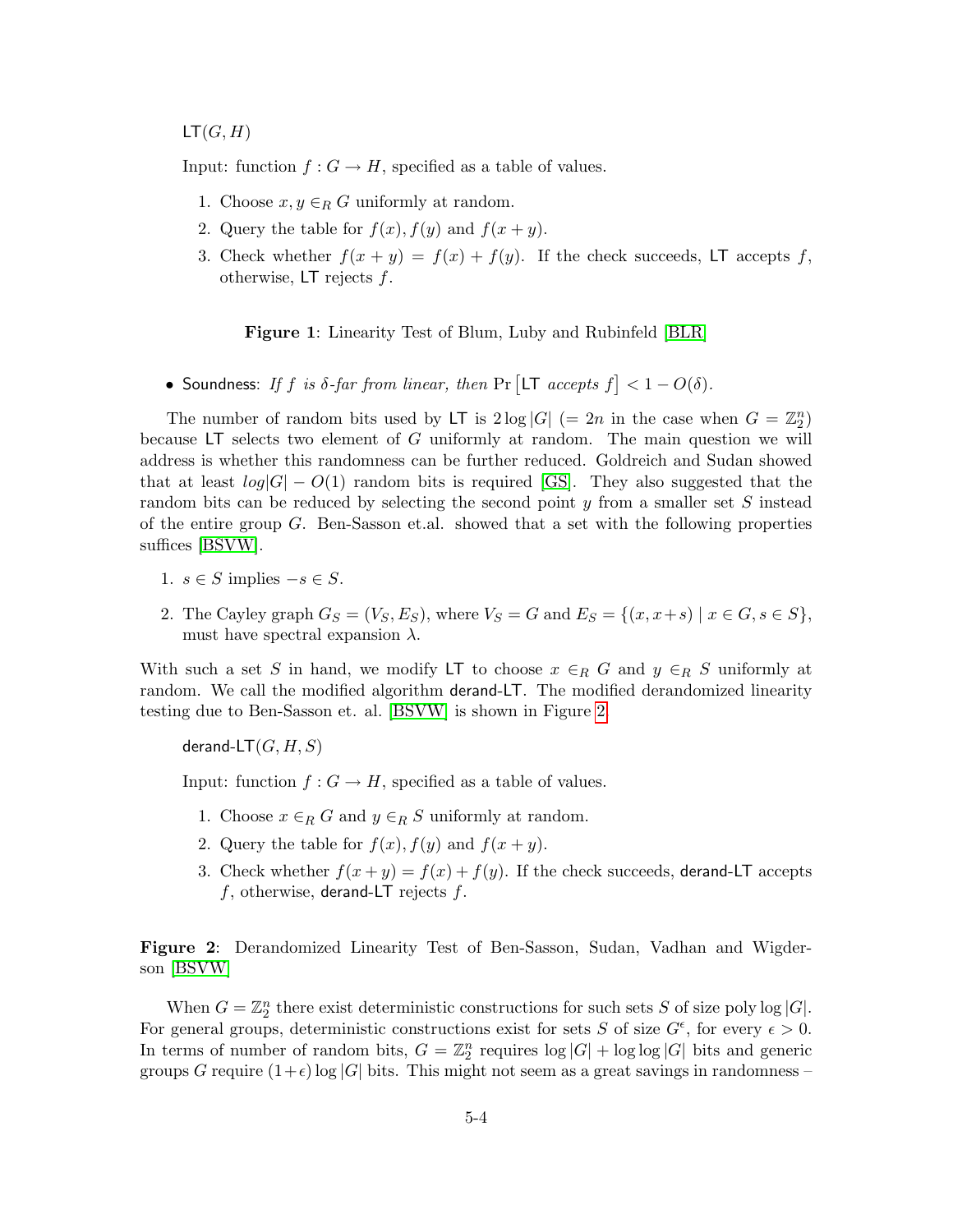a mere constant factor of 2; however, in PCP constructions and Locally testable codes, one is actually interested in reducing the constant before the leading term (which is typically  $O(\log n)$ ).

Clearly, every linear function is accepted by derand-LT with probability 1. To prove the soundness of derand-LT, we follow the approach of Shpilka and Wigderson [\[SW\]](#page-5-5).

**Theorem 5.6 (Derandomized LT).** Let  $\delta < (1 - \lambda)/12$  where  $\lambda$  is the spectral expansion of the Cayley graph  $G_S$ . Then, if derand-LT accepts f with probability at least  $1 - \delta$ , then f is  $4\delta/(1-\lambda)$ -close to an affine function.

Note that we do not show that  $f$  is close to a linear function (this is in fact not true), but only the weaker statement that  $f$  is close to some affine function.

*Proof.* Suppose derand-LT rejects with probability  $p \leq \delta$ . That is,

$$
\Pr_{x \in G, s \in S} \left[ f(x+s) \neq f(x) + f(s) \right] \leq \delta.
$$

Given  $y \in G$ , we define the "opinion of y about  $f(x)$ " as  $f(x + y) - f(y)$ . We define a function  $\varphi: G \to G$  such that for all  $x \in G$ ,  $\varphi(x)$  is the plurality over  $y \in G$  of the opinion of y about  $f(x)$ , that is  $f(x + y) - f(y)$  i.e.,.

$$
\varphi(x) = \text{plurality}_{y \in G} \left( f(x+y) - f(y) \right).
$$

<span id="page-4-0"></span>The following three claims prove the theorem.

Claim 5.7 (Popularity is majority). For all  $x$ ,

$$
\Pr_{y}\left[\varphi(x) = f(x+y) - f(y)\right] > 1 - \left(\frac{4\delta}{1-\lambda}\right).
$$

*Proof.* Given  $x \in G$ , we remove the following edges from  $G_S$ . If  $f(y + s) \neq f(y) + f(s)$ , then remove edge  $(y, y + s)$  from  $G_S$ . If  $f(x + y + s) \neq f(x + y) + f(s)$ , then remove edge  $(y, y + s)$  from  $G_S$ . Notice we have removed at most  $2\delta dn$  edges from  $G_S$  and hence by Lemma [5.2,](#page-1-0) there exists a huge connected component of size at least  $1 - \frac{4\delta}{1-\lambda}$ .

If an edge remains in the graph, then  $f(x+y+s)-f(y+s) = f(x+y)-f(y)$  and therefore y and  $y + s$  share the same opinion about  $f(x)$ . Hence, all vertices in the huge connected component share the same opinion about  $f(x)$  which must agree with the plurality.  $\Box$ 

Claim 5.8 ( $\varphi$  is linear). For all  $x, y \in G$ ,  $\varphi(x+y) = \varphi(x) + \varphi(y)$ .

*Proof.* Let  $x, y \in G$ . We first show  $Pr_{z \in G} [\varphi(x+y) = \varphi(x) + \varphi(y)] > 0$ . This will prove that  $\varphi(x + y) = \varphi(x) + \varphi(y)$  since this event is independent of z. Hence,  $\varphi$  is linear. Consider the following events for a random z:

E<sub>1</sub>:  $\varphi(x + y) = f(x + y + z) - f(z)$ . E<sub>2</sub>:  $\varphi(x) = f(x + y + z) - f(y + z)$ . E<sub>3</sub>:  $\varphi(y) = f(y + z) - f(z)$ .